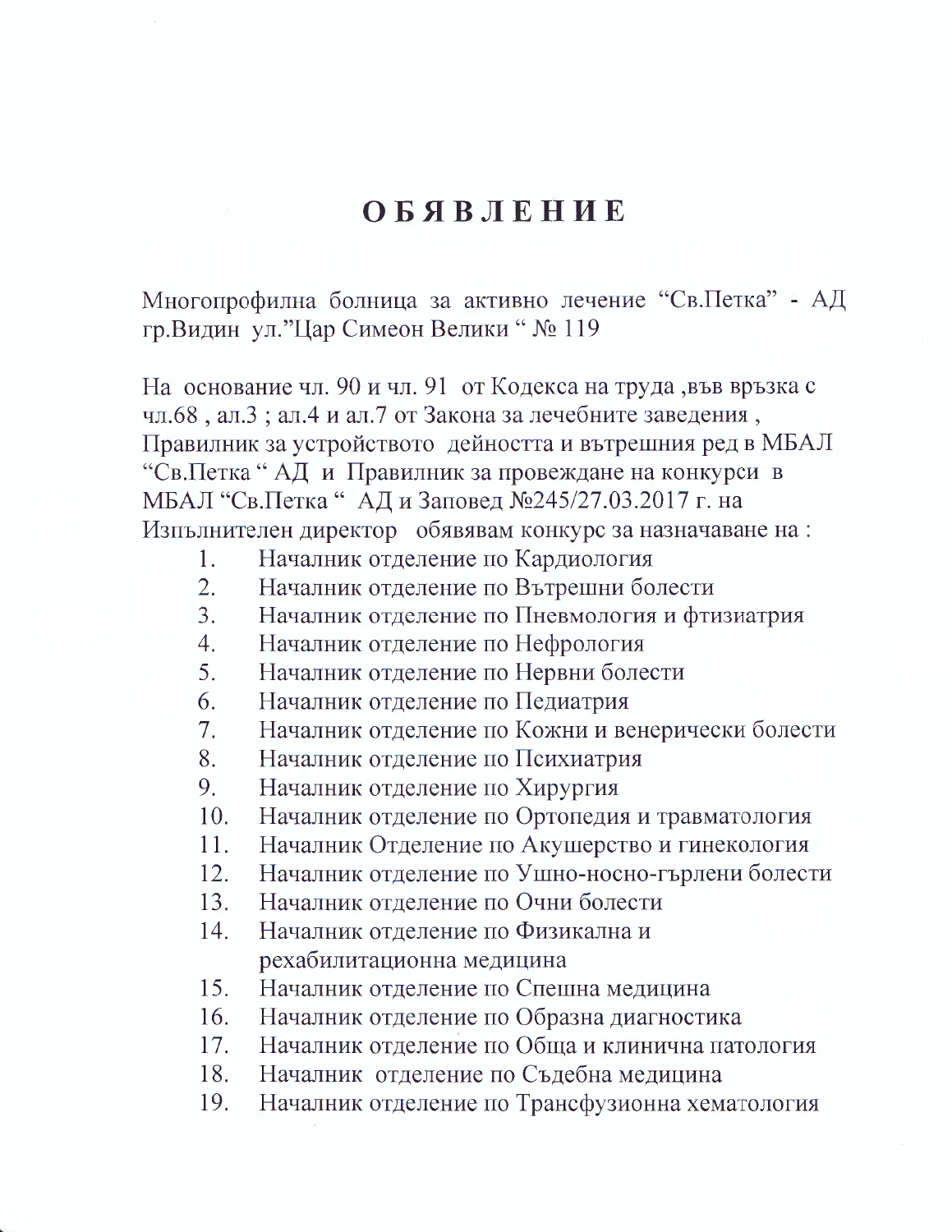- 20. Началник Клинична лаборатория
- Началник Микробиологична лаборатория 21.

II. Начин на провеждане на конкурса - по документи и събеседване по разработена тема: "Концепция за развитие и финансово стабилизиране - анализ и стратегия за развитие на отделението"

III. Изисквания на които трябва да отговарят кандидатите:

- 1. Да има завършено висше образование образователно квалификационна степен магистър по "Медицина".
- 2. Придобита специалност по профила на отделението
- 3. Квалификационен курс по обществено здраве или здравен мениджмънт.
- 4. Да е член на БЛС
- 5. Да не е осъждан за умишлено престъпление от общ характер
- IV. Необходими документи за участие в конкурса:
	- 1. Заявление за участие в конкурса
	- 2. автобиография
	- 3. копие образование **OT** документи завършено  $3a$ специалност, квалификация, правоспособност
	- 4. документ за медицински преглед при преустановена трудова дейност за срок над 3 месеца.
	- 5. трудова характеристика работодател от последен  $3a$ кандидатите неработещи в лечебното заведение.
	- 6. свидетелство за съдимост
	- 7. удостоверение за членство в БЛС
		- 8. документ за стаж трудов и/или осигурителен

9. копие от диплома или сертификат за придобита квалификация по обществено здраве или здравен мениджмънт.

10. писмена разработка на темата в отделен запечатан плик.

Всички представени документи , които са копия трябва да са заверени от кандидата.

V. Място и срок на подаване на документи